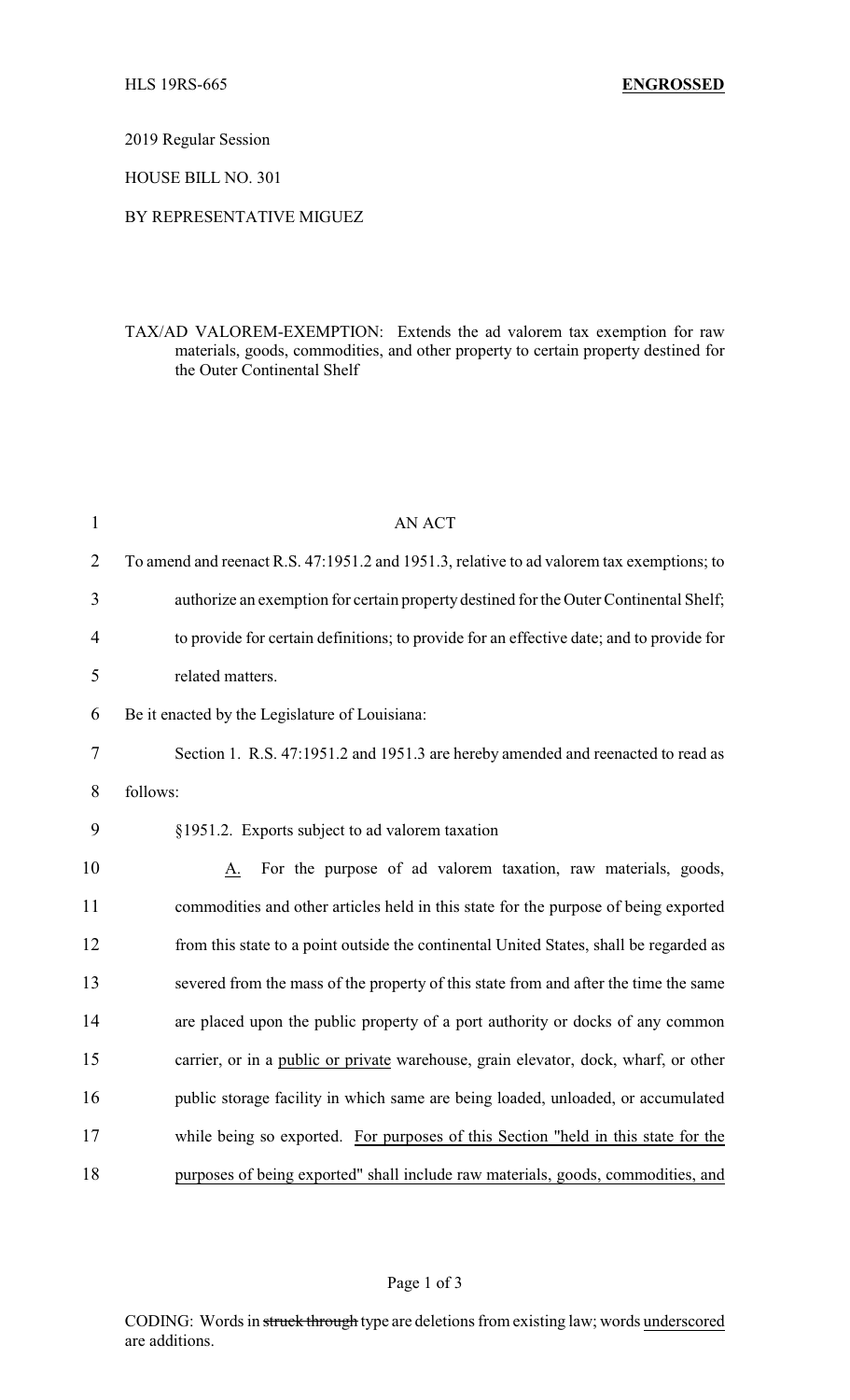| $\mathbf{1}$   | other articles stored in Louisiana for maintenance or with a destination to the Outer   |
|----------------|-----------------------------------------------------------------------------------------|
| $\overline{2}$ | Continental Shelf.                                                                      |
| 3              | B. All such property whether entitled to exemption or not shall be reported             |
| 4              | to the proper taxing authority on the forms required by law.                            |
| 5              | §1951.3. Property stored in transit while moving in interstate commerce                 |
| 6              | For the purpose of ad valorem taxation, raw materials, goods,<br>A.                     |
| 7              | commodities and personal property stored in transit in the state while moving in        |
| 8              | interstate commerce shall not be treated as incorporated into the mass of the property  |
| 9              | in this state during the time that such raw materials, goods, commodities or personal   |
| 10             | property, received from outside the state, are held by any owner in public or private   |
| 11             | storage to be shipped to a point outside the state of Louisiana, whether specified      |
| 12             | when transportation begins or afterward. For purposes of this Section "stored in        |
| 13             | transit in the state" shall include raw materials, goods, commodities and personal      |
| 14             | property stored in Louisiana for maintenance or with a destination to the Outer         |
| 15             | Continental Shelf.                                                                      |
| 16             | B. All such property whether entitled to exemption or not shall be reported             |
| 17             | to the proper taxing authority on the forms required by law.                            |
| 18             | Section 2. This Act shall take effect and become operative if and when the proposed     |
| 19             | amendment of Article VII of the Constitution of Louisiana contained in the Act which    |
| 20             | originated as House Bill No. of this 2019 Regular Session of the Legislature is adopted |
| 21             | at a statewide election and becomes effective.                                          |
|                |                                                                                         |

## DIGEST

The digest printed below was prepared by House Legislative Services. It constitutes no part of the legislative instrument. The keyword, one-liner, abstract, and digest do not constitute part of the law or proof or indicia of legislative intent. [R.S. 1:13(B) and 24:177(E)]

HB 301 Engrossed 2019 Regular Session Miguez

**Abstract:** Extends the ad valorem tax exemption on raw materials, goods, commodities, personal property, and other articles stored in La. to those items stored in public *and private* warehouses, for maintenance or with a destination to the Outer Continental Shelf.

Present law and present constitution provides for the exemption of ad valorem taxation on raw materials, goods, commodities, and other activities held in La. for the purpose of being